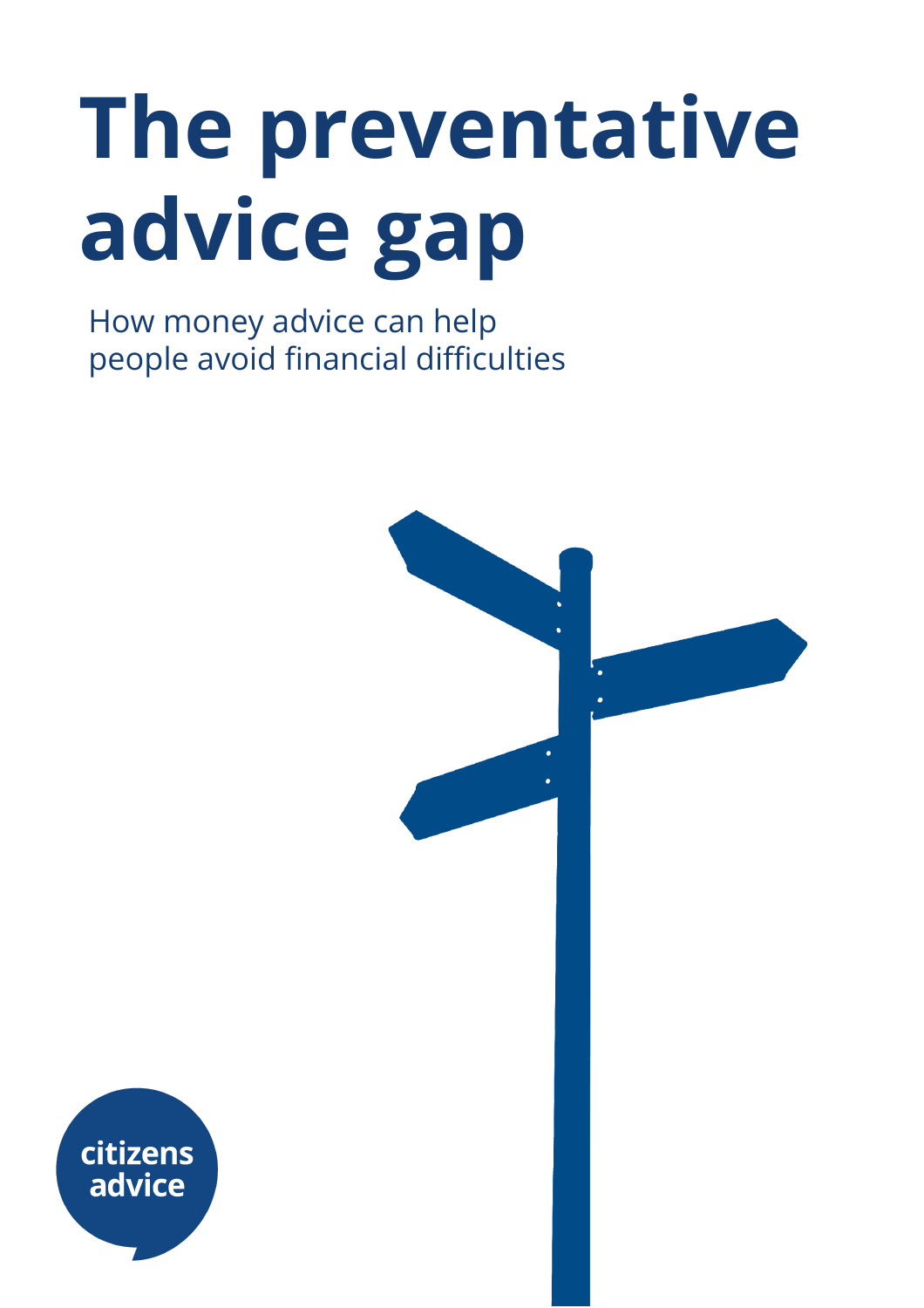## **Contents**

| <b>Executive summary</b>             |                                       | 03 |
|--------------------------------------|---------------------------------------|----|
| <b>Introduction</b>                  |                                       | 04 |
|                                      | The preventative advice gap           |    |
|                                      | i. Advice is not offered at key times | 06 |
| ĬĬ.                                  | Advice is seen as a last resort       | 08 |
| iii.                                 | Too much advice is too narrow         | 10 |
| How can advice be more preventative? |                                       | 12 |
| <b>Recommendation</b>                |                                       | 17 |
| <b>Annex - Advice and guidance</b>   |                                       | 18 |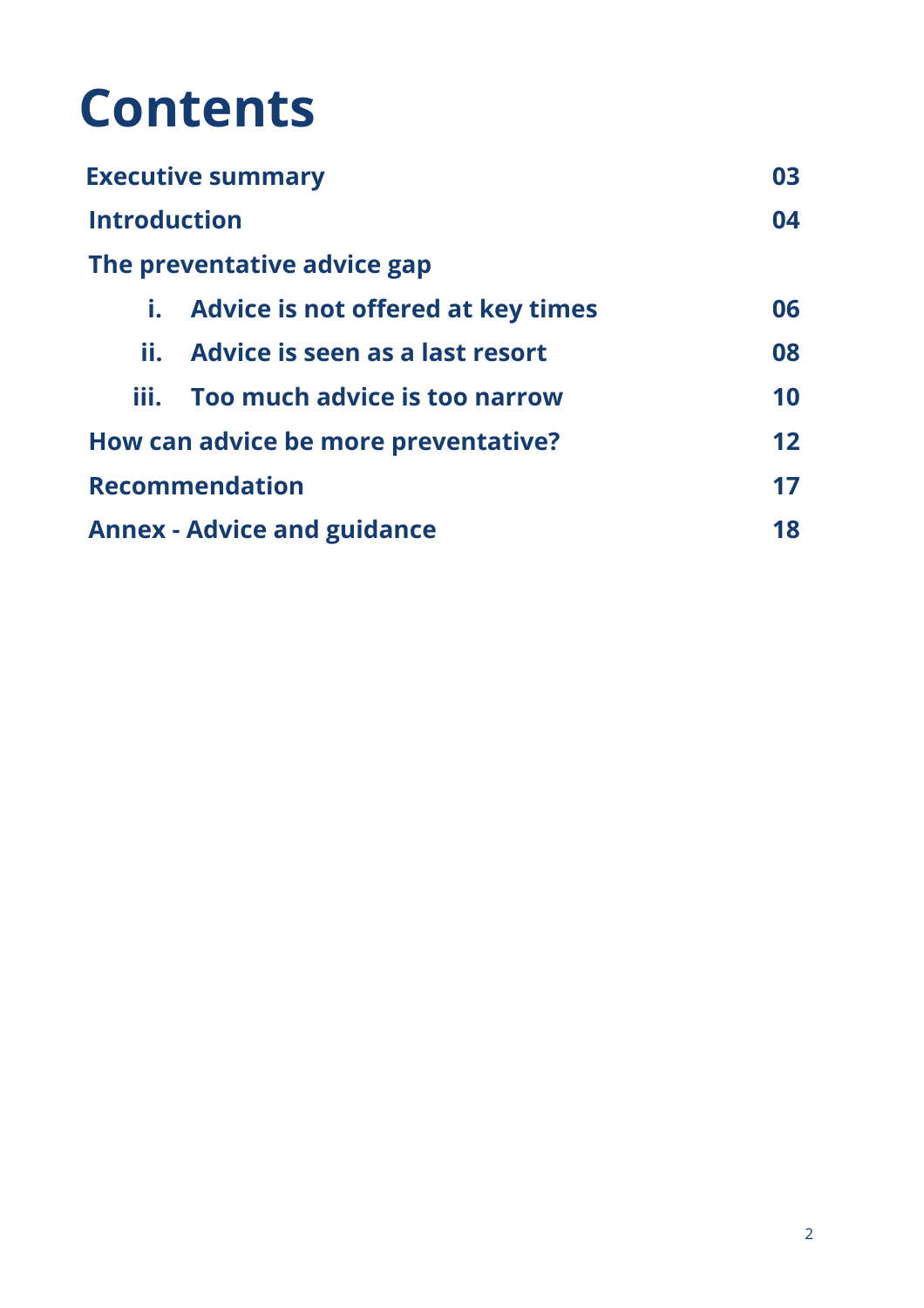## **Executive summary**

Getting money advice can help people make the most of their budgets and avoid financial difficulties. That help is more important than ever as people's finances become less stable, they are given greater responsibility for managing their money and low levels of financial capability persist.

One of the reasons people don't get money advice is that it is not designed, or delivered, in a way that helps them avoid getting into financial difficulties.There is a preventative advice gap. This research identifies three causes of that gap:

- **Advice is not offered at crucial times in people's lives** Up to 23 million people were not offered advice at key moments in their lives who may have taken it.
- **Advice is seen as a last resort** People don't seek money advice until they reach a crisis point like being unable to afford debt repayments. Consumers are nearly 50 per cent more likely to consider seeking help for a debt than for general money management.
- **Advice is too narrow** Over 1 million people who have had financial guidance did not get help with a related issue such as housing or work.

In the future, the funding, commissioning and delivery of money advice should be targeted to solve these problems to help people plan ahead, save for the future and make good financial decisions throughout their lives. Using evidence from interviews with advisers and advice service managers, this report sets out the benefits of this approach and offers examples of how this can be done which will be useful to commissioners and practitioners, showing that:

- Advice can be targeted at people going through key life changes by providing advice alongside the services people already use.
- Advice can be more responsive to unexpected changes in people's circumstances and provided before those changes lead to financial difficulties.
- Debt and money advice can be provided together and alongside general advice to deal with the root causes of people's money problems.

As the government considers how best to support people with money and debt issues they should place prevention of financial difficulties at the heart of any changes. Preventative money advice, which proactively targets people at key life moments and responds to unexpected changes in their lives would help people avoid getting into financial difficulties and build their own financial resilience.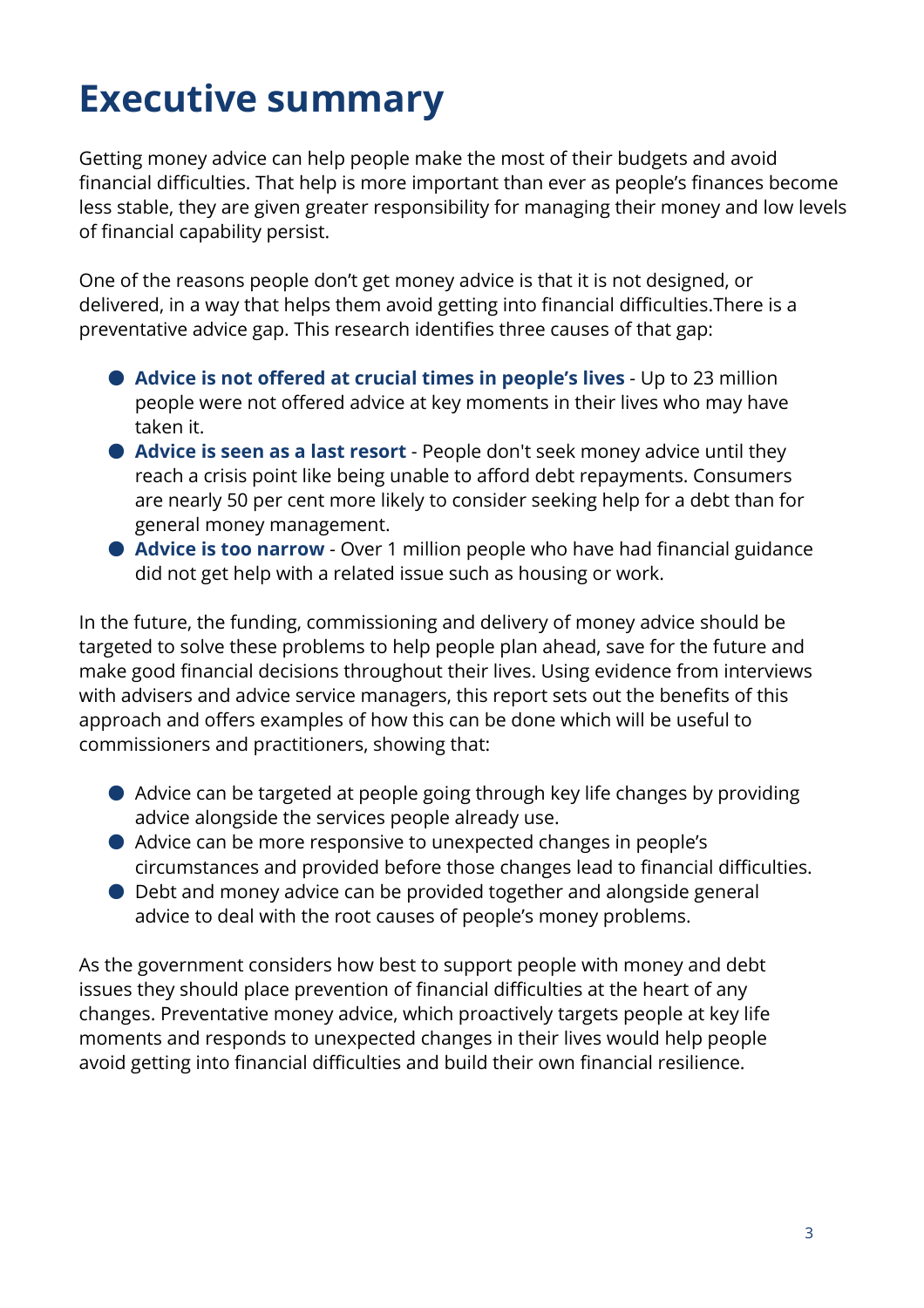## **Introduction - why do people need help with their money?**

Not enough people get the help making financial decisions they need. This is often referred to as the 'advice gap'. Our research has found that there are four reasons people miss out on the benefits of money advice - four advice gaps. 1

#### **Figure 1: The four advice gaps**



In this report, we use national polling data<sup>2</sup> and detailed interviews with 13 money advisers and advice service managers to highlight the impact of the lack of preventative money advice and the potential benefits of building a more preventative system $3$ 

### **Why do people need help with their money?**

Getting money advice can help people maximise their income, make the most of their budget and avoid financial difficulties. Three elements of the financial challenges people are facing mean the need for that help is greater than ever:

1. **People's lives are becoming more complex and their financial situations becoming more subject to change and unexpected shocks.**A mixture of slow income growth, increasing numbers of people struggling to meet essential costs<sup>4</sup> and growing consumer confidence means people are not able to save money for the future. Thirty seven percent of people never, or hardly ever, manage to save anything and the OBR has forecast the saving ratio to continue falling. 5

<sup>1</sup> This report is focussed on what the government refers to as 'public financial guidance', but the term 'money advice' is used broadly to describe everything from regulated independent financial advice to general money guidance - see Annex 1 for more detail on the distinctions.

<sup>2</sup> The original data in this report is based on a YouGov survey of 2,041 adults between 2nd - 5th October 2015. <sup>3</sup> This report uses a broad definition of 'preventative advice' in this report, including general money advice and

broad debt advice as well as financial capability programmes.

<sup>4</sup> Citizens Advice, (2015) Advice trends [2011-2015](https://www.citizensadvice.org.uk/Global/Public/Advice%20trends/Advice-trends-four-year-snapshot-2011-2015.pdf)

<sup>&</sup>lt;sup>5</sup> Office for Budget Responsibility (November, 2015) [Economic](http://budgetresponsibility.org.uk/docs/dlm_uploads/EFO_November__2015.pdf) and fiscal outlook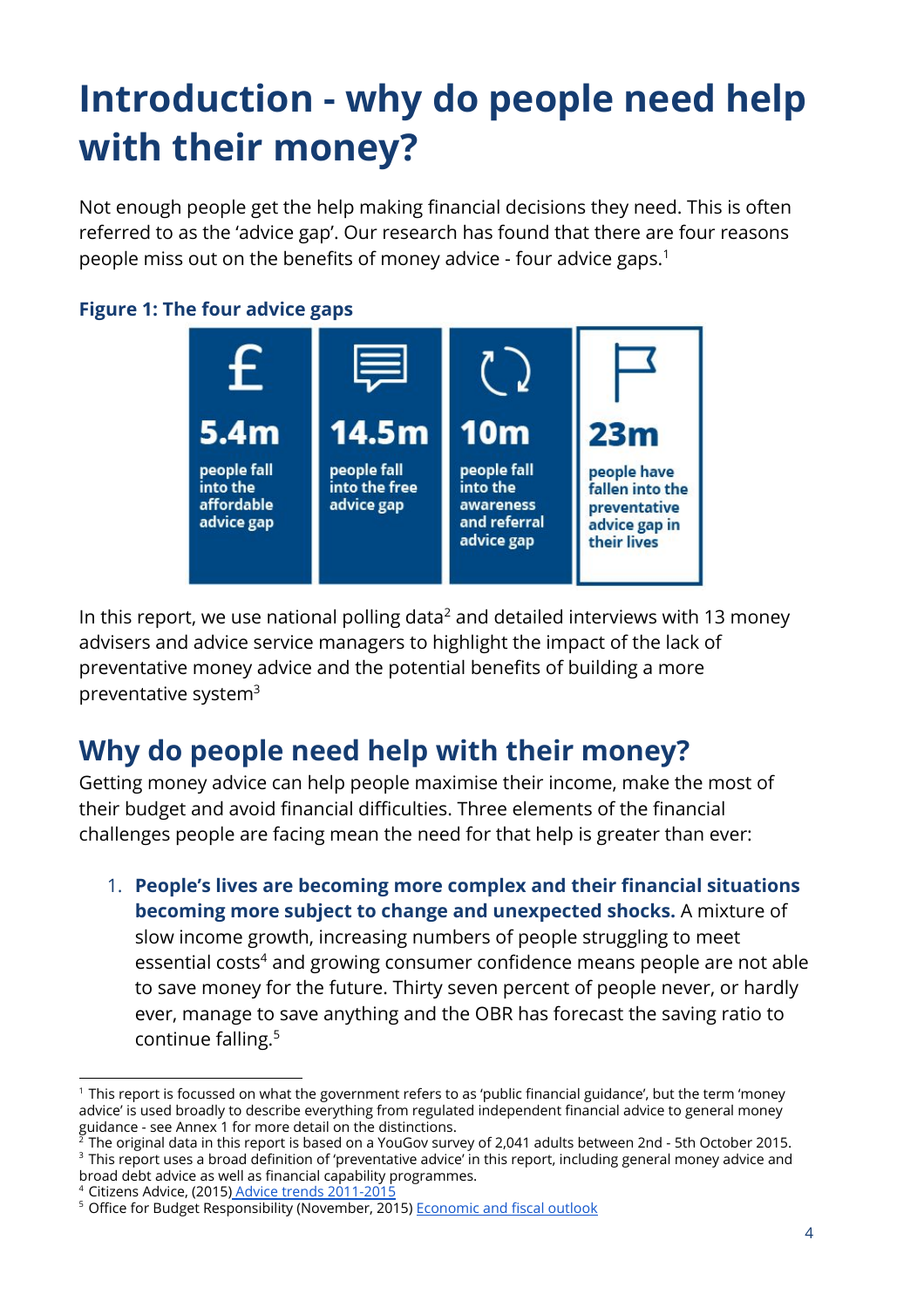- 2. **There is a trend towards people being given greater responsibility for managing their money.** For instance people have been given more choice over when and how to withdraw their pension savings,<sup>6</sup> recipients of Universal Credit will usually receive monthly rather than weekly payments and recipients of social and long-term care have been given individual care budgets.
- 3. **Many consumers still lack the necessary financial capability to make the best financial decisions for them.**The most recent Financial Capability Strategy identified three key behaviours of financially capable consumers.<sup>7</sup> In each of the three areas, our research has found that large numbers of consumers lack crucial skills. Table 1 summarises the key findings: 8

| <b>Financially capable behaviour</b>                                                                         | <b>Extent of lack of capability</b>                                                                                                                                                           |
|--------------------------------------------------------------------------------------------------------------|-----------------------------------------------------------------------------------------------------------------------------------------------------------------------------------------------|
| Managing money well day to day;<br>shopping around, budgeting and<br>building resilience                     | ● 28 per cent of adults in the UK find<br>managing their money and making<br>financial decisions challenging<br>● 49 per cent of adults sometimes run<br>out of money at the end of the month |
| Managing money through significant<br>planned and unplanned life events                                      | • 31 per cent of adults in the UK plan<br>their finances over two years ahead<br>28 per cent of adults say they 'live for<br>the day' when it comes to their<br>finances                      |
| Being able to handle periods of<br>financial difficulty including knowing<br>when to seek support and advice | 37 per cent of adults never or hardly<br>ever save<br>30 per cent of people earning between<br>£30,000 - £39,000 per year never or<br>hardly save anything                                    |

#### **Table 1: The financial capability challenge**

Preventative money advice is part of the solution to those challenges. Ensuring advice is available to people at the key moments in their lives and before financial challenges become problems can help more people get the advice they need when they need it. In the next section we explore the causes of the preventative advice gap in more detail.

<sup>6</sup> Pension freedoms introduced in April 2015 removed the effective requirement for consumers to purchase a guaranteed income product with their defined contribution pensions.

Money Advice Service, (2015) Financial [Capability](https://prismic-io.s3.amazonaws.com/fincap-two%2Fd176f87b-48f9-4344-9d26-afc4df5d86f5_uk+financial+capability+strategy.pdf) Strategy for the UK

<sup>&</sup>lt;sup>8</sup> More detail is provided in Citizens [Advice](https://www.citizensadvice.org.uk/Global/CitizensAdvice/Debt%20and%20Money%20Publications/The%20free%20advice%20gap%20FINAL.pdf), (2015) The Free Advice Gap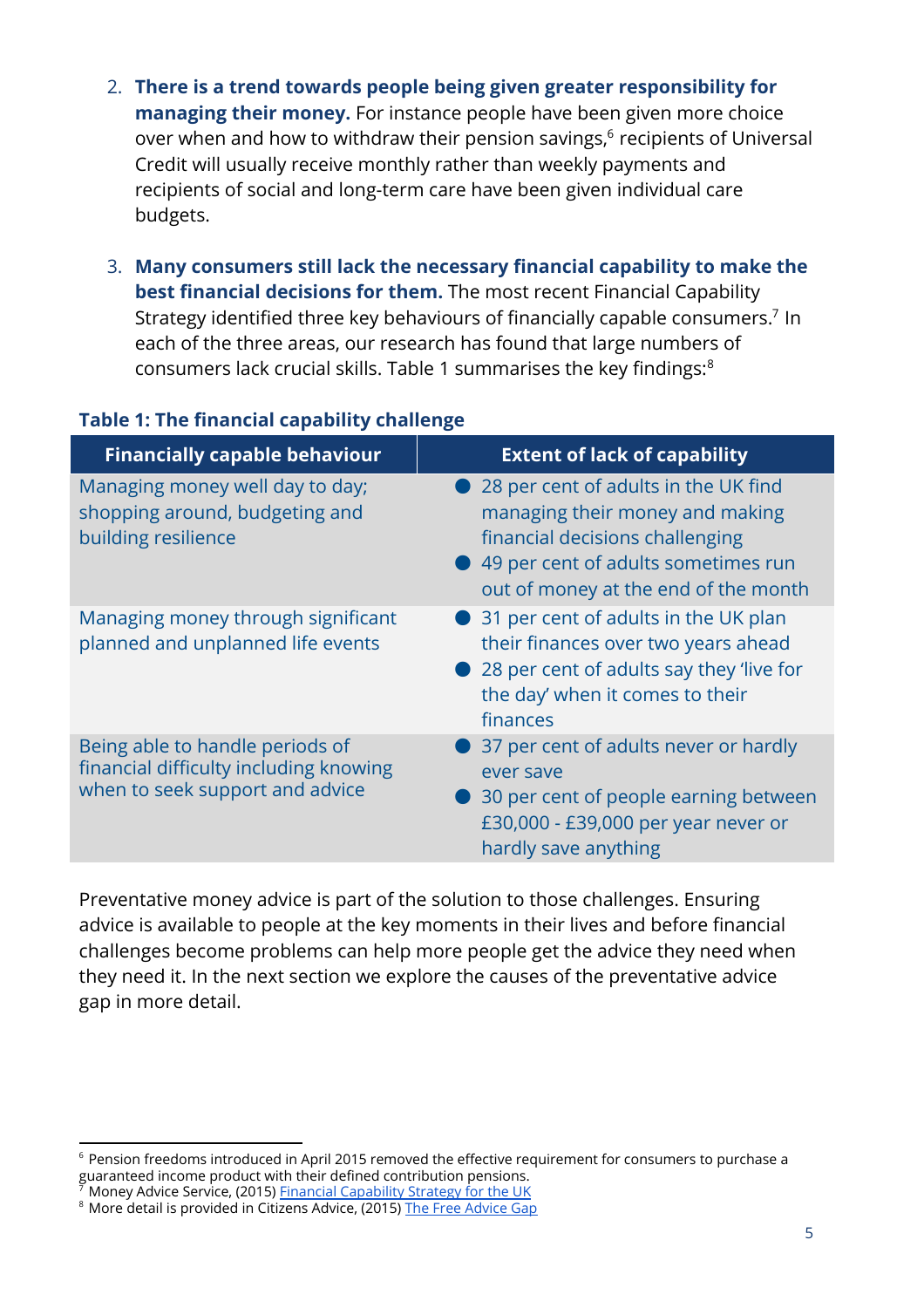## **The preventative advice gap**

A lack of money advice which aims to proactively help people respond to changes and challenges in their lives means many people do not get the help managing their money that they need and want. There are three causes of that shortfall:

- Advice is not offered at crucial times in people's lives
- Advice is seen as a last resort and does not help people respond to changes in their circumstances
- Advice is too narrow in and fails to deal with wider issues such as housing and work

## **i. Advice is not offered at crucial times in people's lives**

When people are facing major changes in their lives such as having a baby, moving house, or approaching retirement they not only have the most to gain from advice but are most likely to want it. Our research found that people would be more likely to get money advice if it was made available at key moments in their lives.

We found that nearly half of adults (48%) who didn't take advice at key moments in their lives would have if it had been offered to them. Chart 1 illustrates the proportion of people who have missed out on advice due to a lack of availability at key moments. The extent of the missing preventative advice is identified in yellow.



#### **Chart 1 - The lack of advice at key life stages**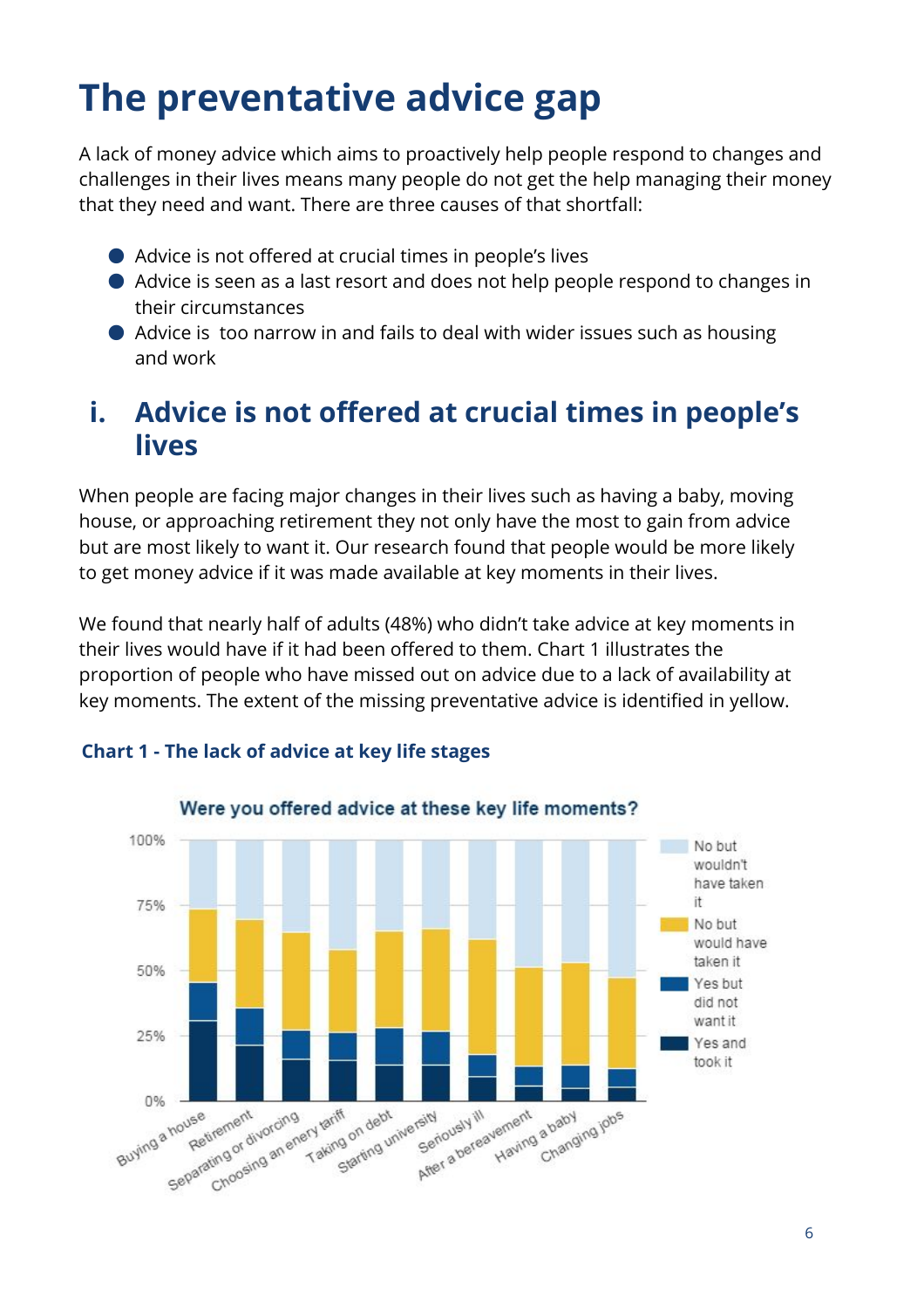The availability of advice varies considerably depending on the situation. While 46 per cent of people who have bought a house were offered advice, just 14 per cent of people having a baby were. At each of the key life stages in our survey we found a significant group would have taken money advice if they had been offered it - for example:

- 44 per cent of people who have been seriously ill.
- 39 per cent of people who have had a baby.
- 35 per cent of people who have moved jobs.

That demand for money advice at key stages in people's lives stands out amongst particular groups in the population. For instance among those with dependent children, 43 per cent of people who say they would have taken money advice if it had been on offer when expecting a baby. That indicates that while the impact of major life events are still being experienced, the recognition of the potential benefits of money advice to help deal with those changes is highest.

It is also particularly high for people who lack financial confidence. For example 50 per cent of those who lack financial confidence would have taken advice when moving or starting jobs, compared to 32 per cent of those who do feel confident. Similarly, 56 per cent of people who lack financial confidence, and have been seriously ill, would have taken advice had they been offered it, compared to 40 per cent of those who are confident. Making money advice available at key moments in people's lives would benefit people who are most likely to need help.

People in the UK feel more confident managing their money on a day to day basis than they do about coping with major life events. $^9$  Providing money advice at major junctures in people's lives can help people adjust to higher outgoings or lower incomes and to make financial choices that maximise their resources and financial resilience. That advice can make sure that major changes in people's lives do not lead to financial issues further down the line.

<sup>&</sup>lt;sup>9</sup> Money Advice Service, (2015) **Financial [Capability](https://prismic-io.s3.amazonaws.com/fincap-two%2Fd176f87b-48f9-4344-9d26-afc4df5d86f5_uk+financial+capability+strategy.pdf) Strategy for the UK**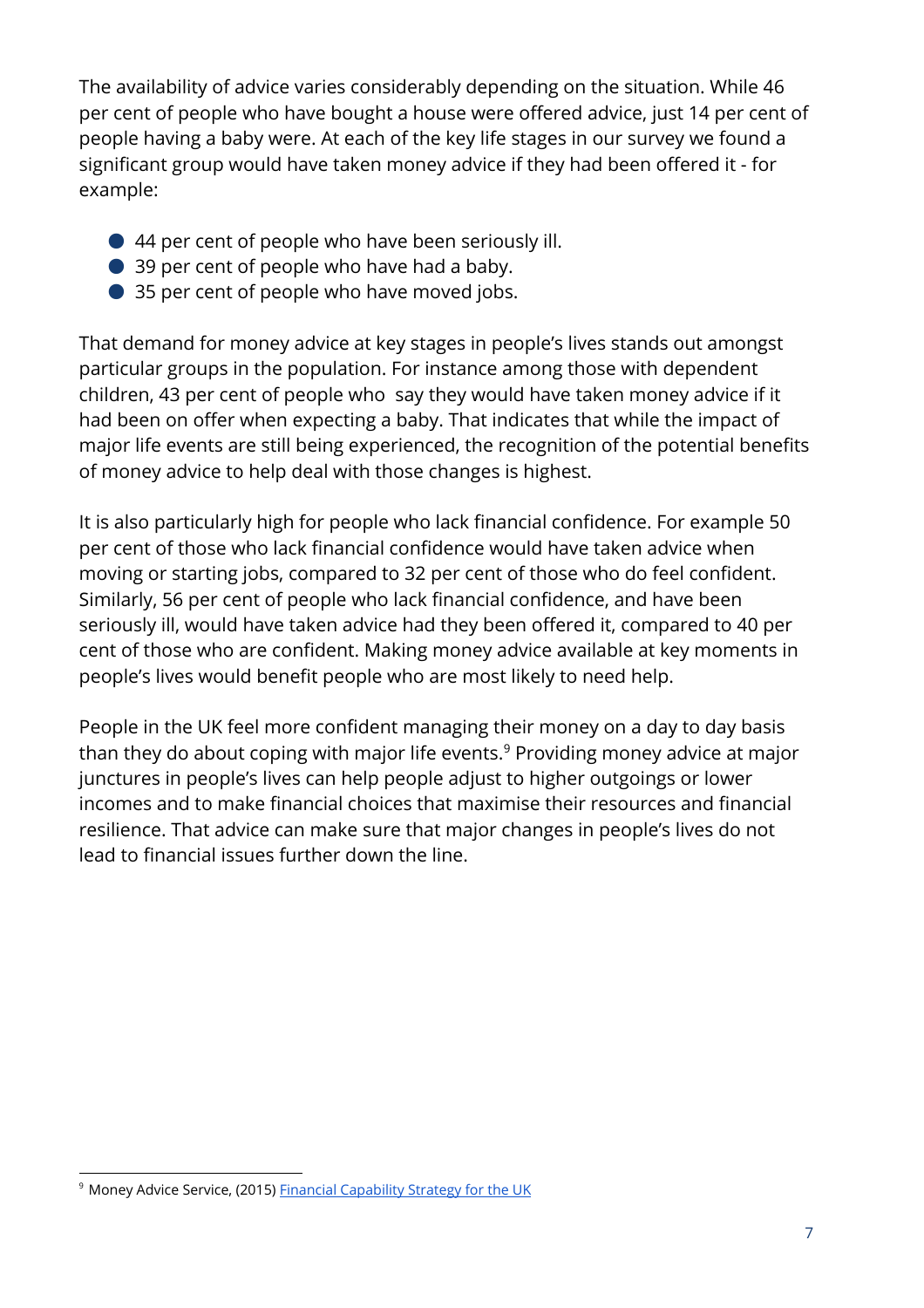## **ii. Advice is seen as a last resort**

Too often people turn to money advice as a last resort. $^{\rm 10}$  60 per cent of people say they would take up guidance if they had debt problems, but only 40 per cent think they would benefit from general money advice.

People's financial problems are more often the result of unexpected changes in their lives than simply bad financial planning or over spending.<sup>11</sup> Forty per cent of adults have had financial difficulties due to unexpected changes in their lives. For instance, as shown in Figure 2, more than 12 per cent of adults have had financial difficulties due to unexpected bills and around nine per cent due to ill health. It needs to be easier for people to get advice before those changes in circumstances lead to financial difficulties.



#### **Figure 2 - Financial difficulties caused by changes in circumstances**

<sup>&</sup>lt;sup>10</sup> Money Advice Trust, (2011) [Understanding](http://www.moneyadvicetrust.org/SiteCollectionDocuments/Research%20and%20reports/Early%20intervention%20research%202011.pdf) financial difficulty: Exploring the opportunities for early intervention

<sup>11</sup> Dearden, C., Goode, J., Whitfield, G., Cox, L., (2010) Credit and debt in Chapter heading low-income families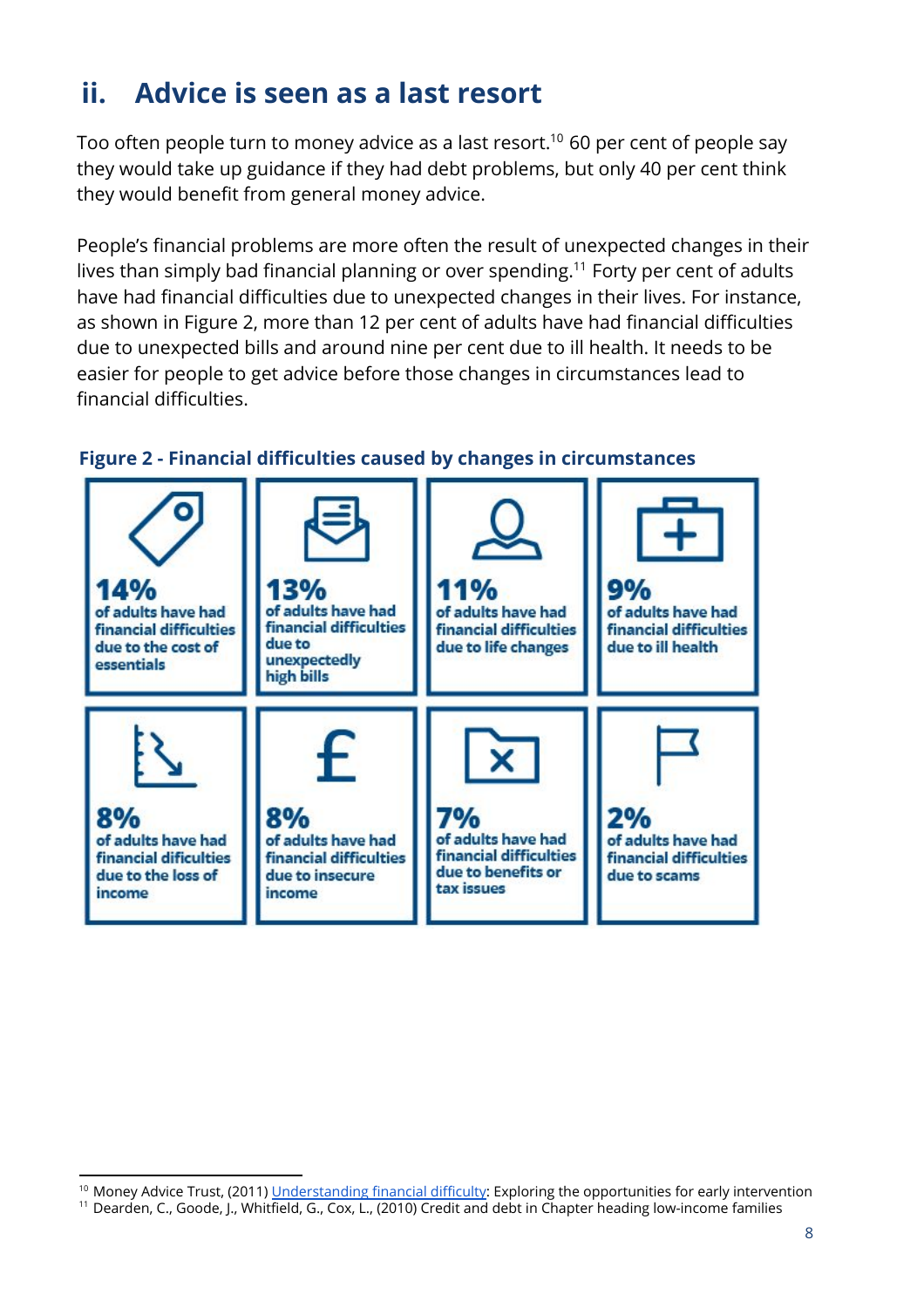The fact not enough people get advice dealing with financial challenges, before they become financial problems, is further illustrated by the experiences of people who have had financial difficulties. As illustrated by Chart 3, people who say they would have taken advice if it had been offered to them at key moments in their lives are more likely to have experienced financial difficulties due to unexpected changes in their circumstances compared to the general population.



#### **Chart 3 - The missing benefit of early intervention**

It is impossible to say whether those people would have taken the advice if it had been offered to them before they got into difficulty. But it is clear that people who have had financial problems are more likely to recognise that they would have benefitted from money advice.

The lack of advice offered to people when they experience unexpected changes in their lives contributes to, as well as being a result of, an idea that money advice is a service of last resort. Government should support the advice sector to do more to provide early intervention advice which helps people avoid getting into financial difficulties when they go through changes in their lives.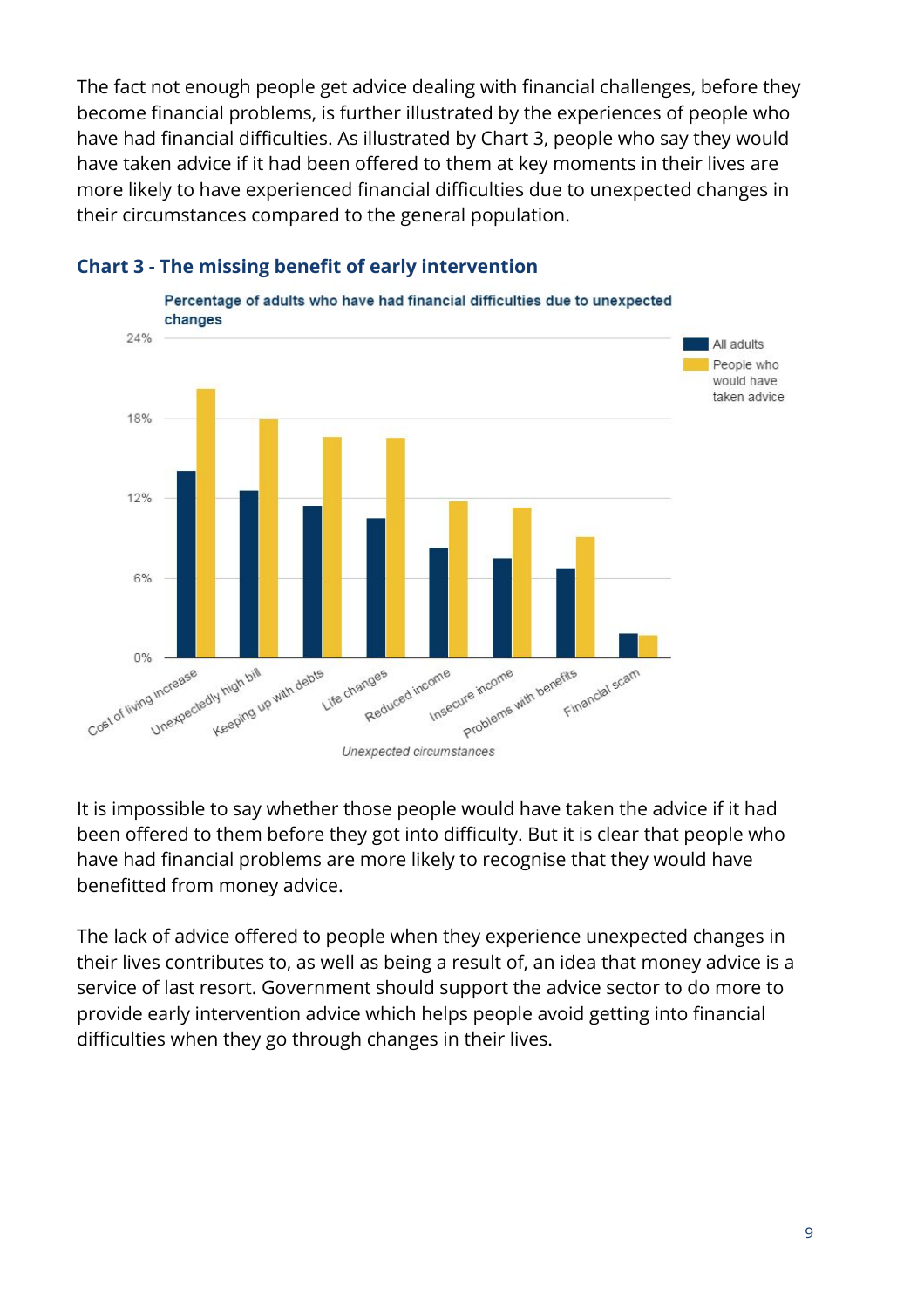## **iii. Advice is too narrow**

Too much public financial guidance is offered as a distinct service which fails to deal with the root causes of people's financial problems. This has two elements:

- Advice does not help people **deal with the causes**of their financial problems. People's financial problems are often caused by wider issues in their lives that are not dealt with in the money advice system.
- Debt advice is still too **separate from general money advice**. People who have problems dealing with their debts are the most in need of broader money advice; help budgeting, saving and choosing financial products.

The first element is powerfully illustrated by the experience of Citizens Advice debt advisers. As shown by Chart 4, 45 per cent of debt clients seen by Citizens Advice have at least one problem not directly caused by money issues, more than in any other of the major categories of problems seen by Citizens Advice. Problems with housing, employment and welfare are particularly common.





The proportion of cases in these categories which

That data is supported by polling showing that half of people who have had money advice (both free and paid for) in the past two years had non-financial issues.

The good news is that, of those who received free advice (where we have data) the majority got help with their wider problems; 40 percent had their non-financial issue dealt with and 28 per cent were referred to an organisation who could deal with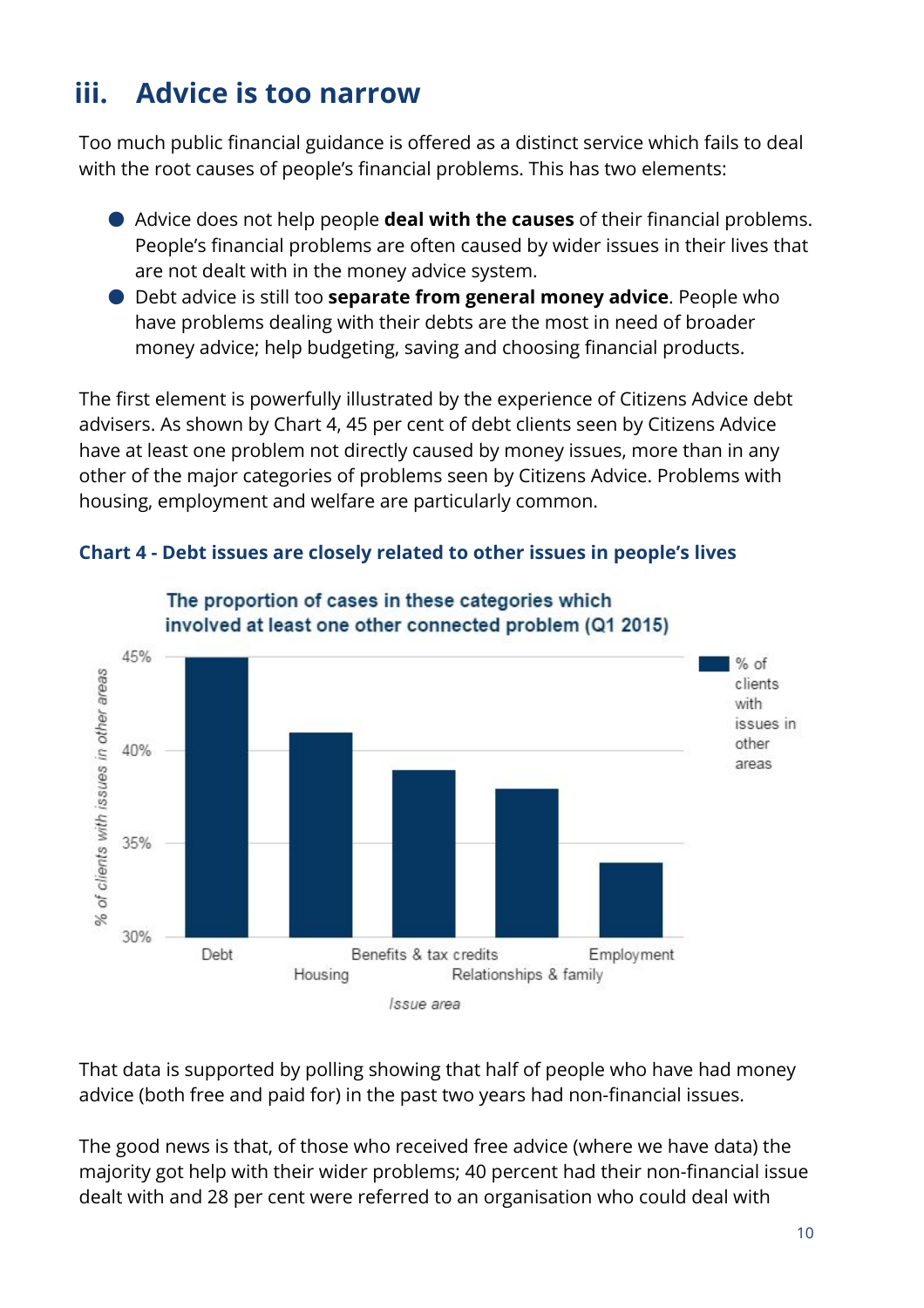their issue. However, that means 28 per cent of people who have had money advice did not have their wider problems dealt with. Those 'non-financial issues' are often the causes of the financial problems people face. Effective money advice, that aims to prevent people falling back into financial difficulty, needs to deal with those problems.

The second element is the divide between money and debt advice which are funded, commissioned and, too often, delivered separately. People who hold consumer debt, despite being wealthier and more financially confident on average, are the most in need of broader money advice, as Chart 5 shows.

#### **Chart 5 - People with consumer debts are more likely to need general money advice**



Percentage of adults who need help managing their money

Money advice is too often built around a distinct aim of improving money management without always looking to deal with people's' wider circumstances. Money advice needs to be delivered alongside general advice, particularly where people are in financial difficulty, and the systems of debt and money advice need to be more closely integrated to target money advice at those who need it most.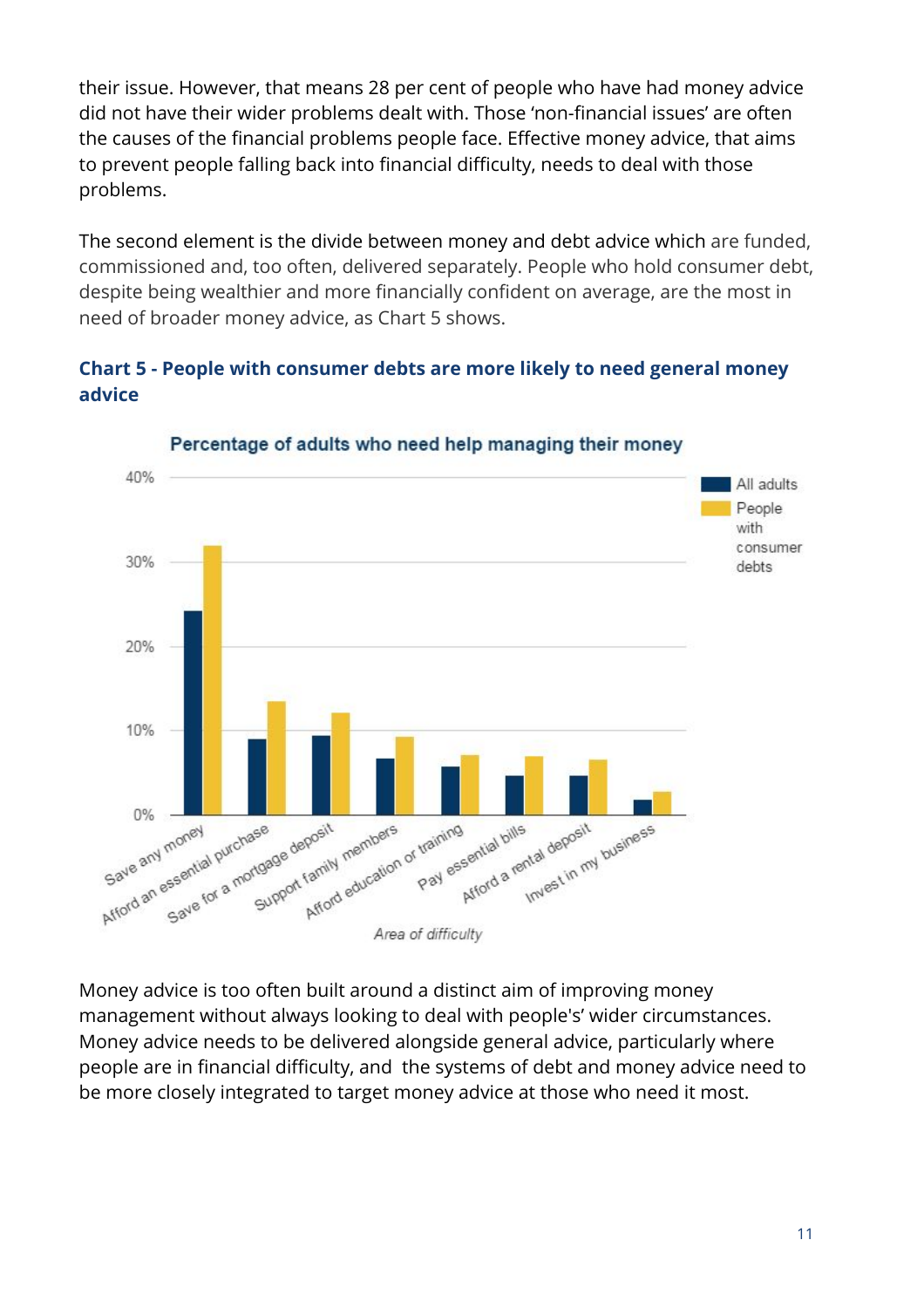## **How can advice be more preventative?**

In interviews with money and debt advisers, they identified the ways that money advice can be made more preventative and the benefits of that advice. The examples of innovative practice they highlighted point to how a more preventative advice system might be delivered.

## **i. Advice at key moments in people's lives**

Our polling found that people were significantly more likely to say they would have taken money advice if it had been offered to them during key life moments such as leaving university or having a baby. One method of doing that is to offer advice alongside the services people use at key moments in their lives. Local Citizens Advice offices already deliver advice at over 2000 locations alongside other services, such as children's centers, schools and colleges, GP surgeries, hospitals and courts. That approach to preventative advice has three clear benefits:

**The beneficiaries of advice are often already using services**- Where major changes in people's lives require them to access public or private services, it is an opportunity to make advice services more visible. That benefit chimes with findings from national polling which found that making advice easier to find would make them more likely to take advice. 12

An adviser, who provides advice at children's centres in Oldham, highlighted that people were more likely to seek advice where they were familiar with the service they were using. *'People are familiar with the service, they're not nervous, they know people there. People who would not get advice, or could not, can get help.'*

Another adviser, in Bracknell, recognised the importance of providing advice where people already had relationships with professionals they trusted. *'People are already discussing issues and things with staff. The staff at the children's centre can help the parents by offering, through advisers, the extra support that families and children need.'*

Citizens Advice provides advice services at more than 200 **children's centres** regularly and another 280 irregularly. At **Citizens Advice Bracknell** they work in partnership with two children's centres regularly to provide financial health checks and ensure parents are maximising their incomes. Parents can make appointments through adviceline or through the centre when they need help.

**Advisers can offer tailored advice services-** The advice needs of individuals change hugely over the course of their lives. A young family will have different needs and questions to someone entering retirement or leaving the army. Advisers and

 $12$  Six per cent of adults in the UK said they would be more likely to pay for advice if it was easier to find.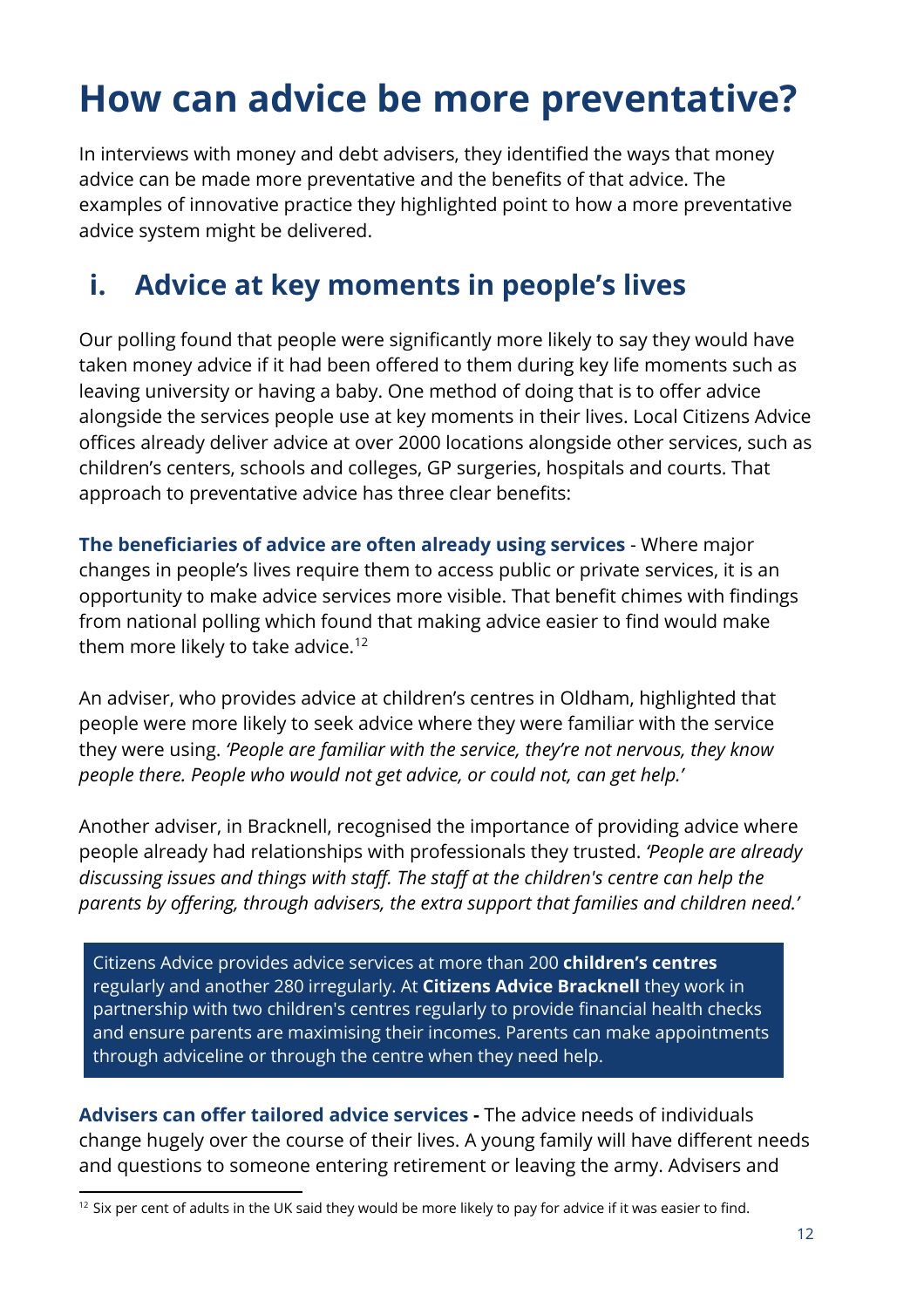managers of advice services highlighted the benefits of having workers who were dedicated to providing advice alongside specific services to particular cohorts of the population

An advice manager who is responsible for money advice offered on a university campus highlighted the benefit to advisers of offering that distinct service, *'we are able to become specialists in the issues and debts that face certain groups. So for many students, their debts and financial situations are outside the main debt problems we normally see. Advisers are able to become experts in those areas.'*

**Citizens Advice Oldham** provides general and money advice to students at **Oldham College**. They have an adviser there one day a week who also gives students an introduction to the advice services available when they join. The service is run in partnership with the college so students can drop in when they need advice or be referred to get advice by teaching and support staff as well as peers.

**Advice can be provided at the places people are already dealing with changes in their lives-** A further feature commonly identified by advisers was the perceived benefit of providing advice alongside the services people use when going through major changes in their lives. The context in which the advice was offered was considered crucial.

For instance, an adviser who provides advice at children's centres in Rochdale said that being based in the centre meant *'that we see women who are expecting and who have just had a child. When they are here, they are here, they are talking about the issues they are facing; their holiday entitlement, their pay, the support the can get. They might have just taken the word of an employer, we can help them through it. When they leave and they are busy with their jobs or their children, they may not have time to seek those solutions.'*

**Citizens Advice Southwark** offers advice to students at **London South Bank University.** The service works closely with existing advice and welfare services at the university to compliment their existing expertise, in particular by providing money and debt advice. One of the main roles of advisers is ensuring that when students start courses they are aware of the changes to any support they receive as assisting them to manage financially more generally.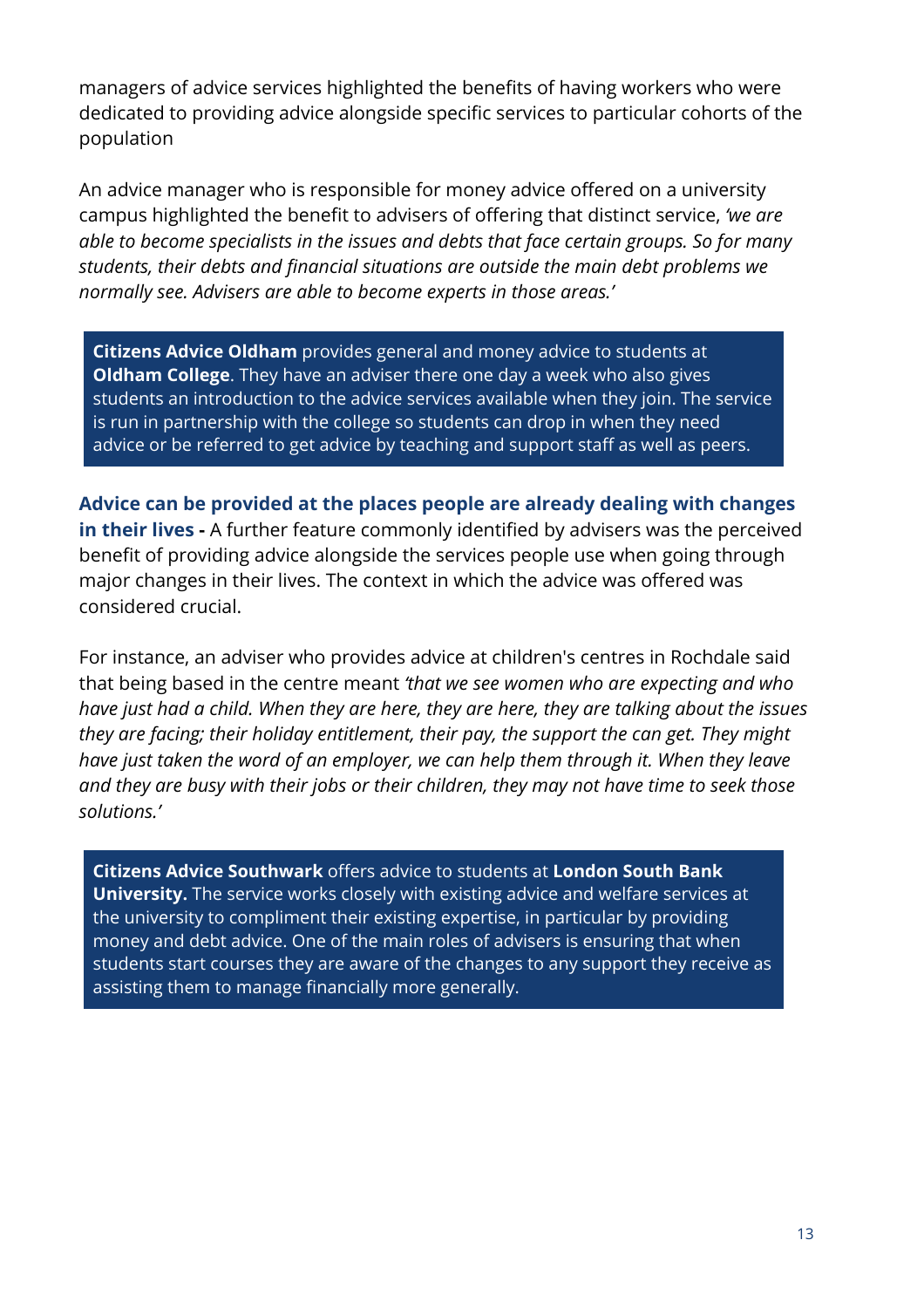## **ii. Early intervention advice**

The current system of public financial guidance is built around education or crisis management. Advice services need to be provided in a way that helps people respond to changes in circumstances by intervening before people get into financial difficulties. Advisers highlighted how providing advice designed to respond to changes in circumstances rather than simply financial problems helped them to improve the advice they offered.

**Advice can target the people who need it most-** Embedding advice services alongside the services people use or encounter when they go through unexpected changes allows advice services to target the people who are most likely to get into financial difficulty and so have most to gain from that advice.

For instance, the local Citizens Advice office in West Oxfordshire provides an advice service specifically for service people and their families on and near RAF Brize Norton. The advice manager of that service identified the benefit of being able to target specific groups of the population: *'Where you work alongside a service, you see certain types of people, you can target groups of people who have particular sorts of issues, for instance with the forces we see problems with relationships, they are working age people, with younger families, those issues can cause financial problems.'*

A range of local Citizens Advice services provide advice services specifically to service men and women, ex-servicemen and women and their families. For instance, **West Oxfordshire Citizens Advice**provides advice at **RAF Brize Norton**. Advisers work closely with welfare teams to provide general money and broader advice to those who need it most and refer people on to specialist advisers where they have more complex issues.

**Advice services can utilise the knowledge and skills of partners to intervene early -** The most common recurring theme in the interviews with advisers was the benefit of working closely with other service providers. Advisers and service managers recognised the huge impact it can have when they are able to build close relationships with the service providers who are often the first point of contact when people face unexpected difficulties in their lives.

For instance an adviser highlighted the benefits of providing advice at a hospital. *'The advice is pre-emptive, people will talk about things with the staff, they are usually people who haven't got into into much debt, but are struggling to make ends meet or when something changes. You can step in during that process when people are struggling or they're really stretched. People don't go out and look for solutions until they have a problem to solve, this is us approaching them, before they get into a crisis.'*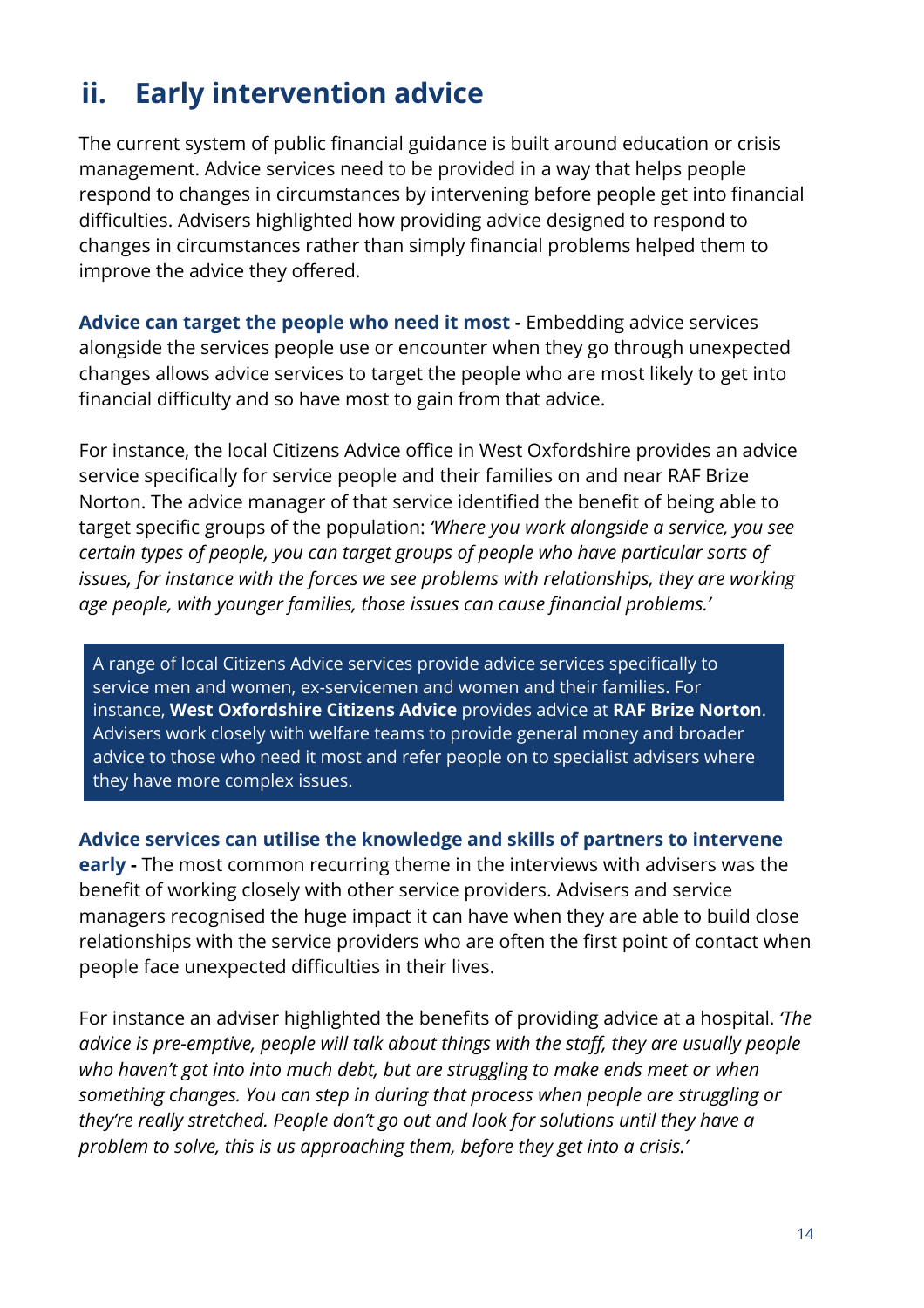As seen in Figure 2, those changes might be minor events such as a large energy bill, or more substantive changes such as a major illness. In both situations advice services should be reactive and aim to prevent that issue becoming a major financial problem.

**Citizens AdviceHull**provides advice services in 19 **GP surgeries**. The service, run in partnership with the local Clinical Commissioning Group, provides a mix of drop-in advice sessions and referrals. GPs and other members of staff can make referrals to advisers as well as to advisers at another surgery. The advisers provide general as well as debt advice and refer people to specialist advisers where they need additional support.

**Advice can reduce strain on other services-** A third element of early intervention advice is that advice can provide a benefit to a wide range of service providers. Where people are going through changes in their lives and interacting with other services; their employer, energy supplier or a GP or hospital, for instance, being able to refer people to money advice services can reduce the strain on those services as well as help the individual.

That process of referral can be crucial in helping people to get help before money issues become money problems. For instance one adviser highlighted the benefits of working closely with family support workers. *'The support workers won't be asking them specific questions, but they might notice, you know, someone says I've maxed out my store card and they will say, do you need some help with that and tell them about our services. That person will perhaps come and see us earlier than they would have themselves.'*

**Citizens Advice Wandsworth** provide advice to patients and their families at **St George's Hospital in Tooting**. Advisers work with staff in the major trauma centre to ensure that patients and their families get the help they need around adjusting to any changes in their circumstances. The service provides support to people to prevent them getting into further difficulties following their treatment.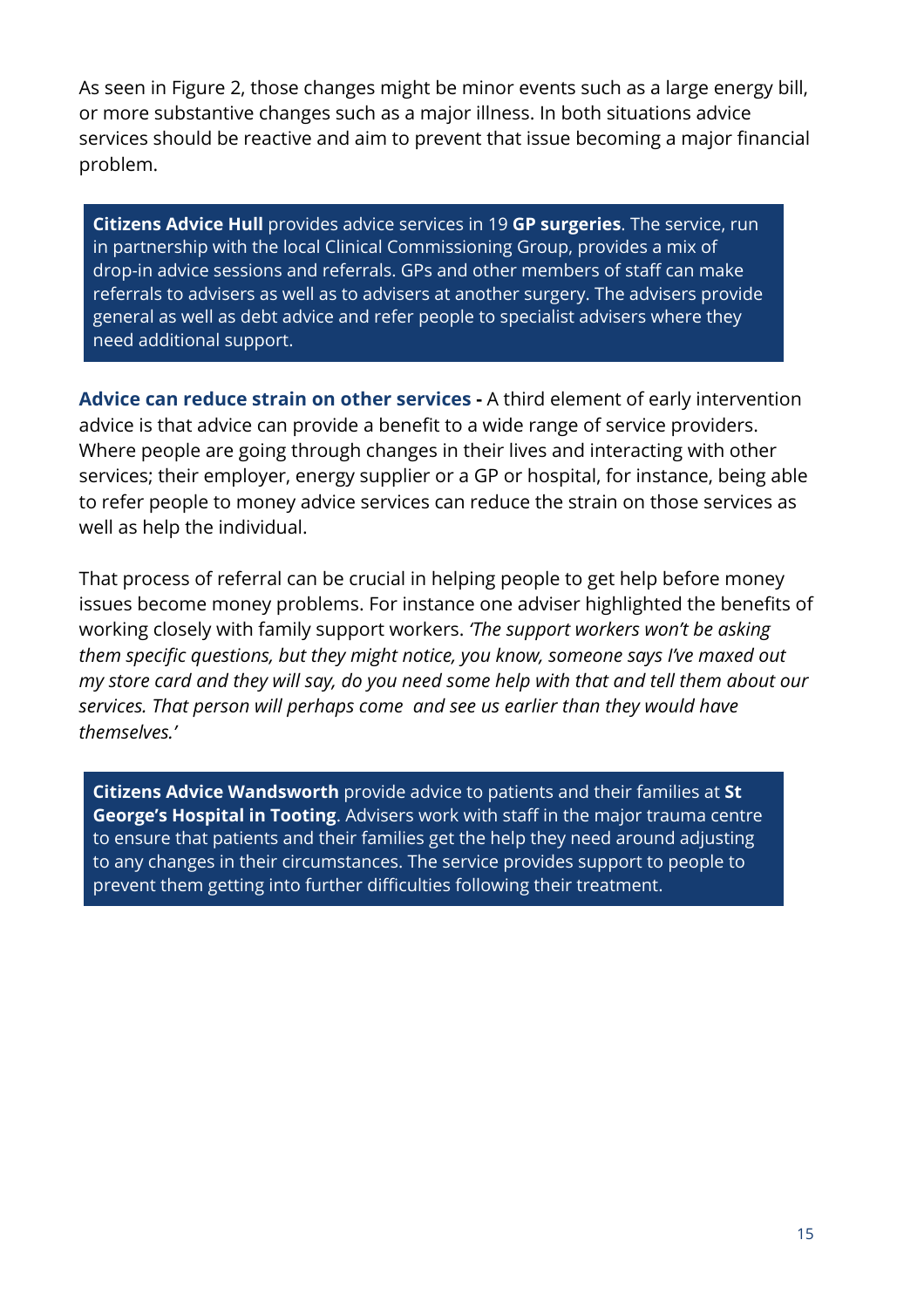## **iii. Integrated money, debt and general advice**

From helping nearly 400,000 people each year with debt issues, we know that people's financial problems are rarely isolated from other changes and problems in their lives. To be preventative, money advice must be closely linked to general advice services. If advice does not address the root causes of people's financial issues; employment, health and housing problems for example, dealing with the financial problems they face will only act as a sticking plaster to a deeper problem.

Advisers raised the importance of maximising people's financial resources by understanding their wider circumstances. *'Where people are working, they often have more debts, they can get credit. They are trying their best, but they can't afford their debts. It's often a case of they don't know what benefits they are entitled to so we check their benefits. Its also the same with employment, we check they are being paid at least the minimum wage, that they are getting as much work as they can.'*

Another advice manager pointed to the fact it was rare for debt clients to have a single issue. For those clients, the manager believed it was important to be able to deal with those issues, or to point them in the direction of someone who can. *'Chances are debt clients will have a housing issue. We have advisers who can either deal with a range of issues and if they can't can point them towards a specialist or one of the specialist teams.'*

Local Citizens Advice provide advice at over 100 Housing Association locations around the country. **Citizens Advice West Oxfordshire** for instance work with two housing associations to provide full time advice services to residents. Advisers provide advice from offices, over the phone and home visits. Advisers provide a full range of advice including debt and money advice and work with the associations to help clients avoid getting into debt or arrears.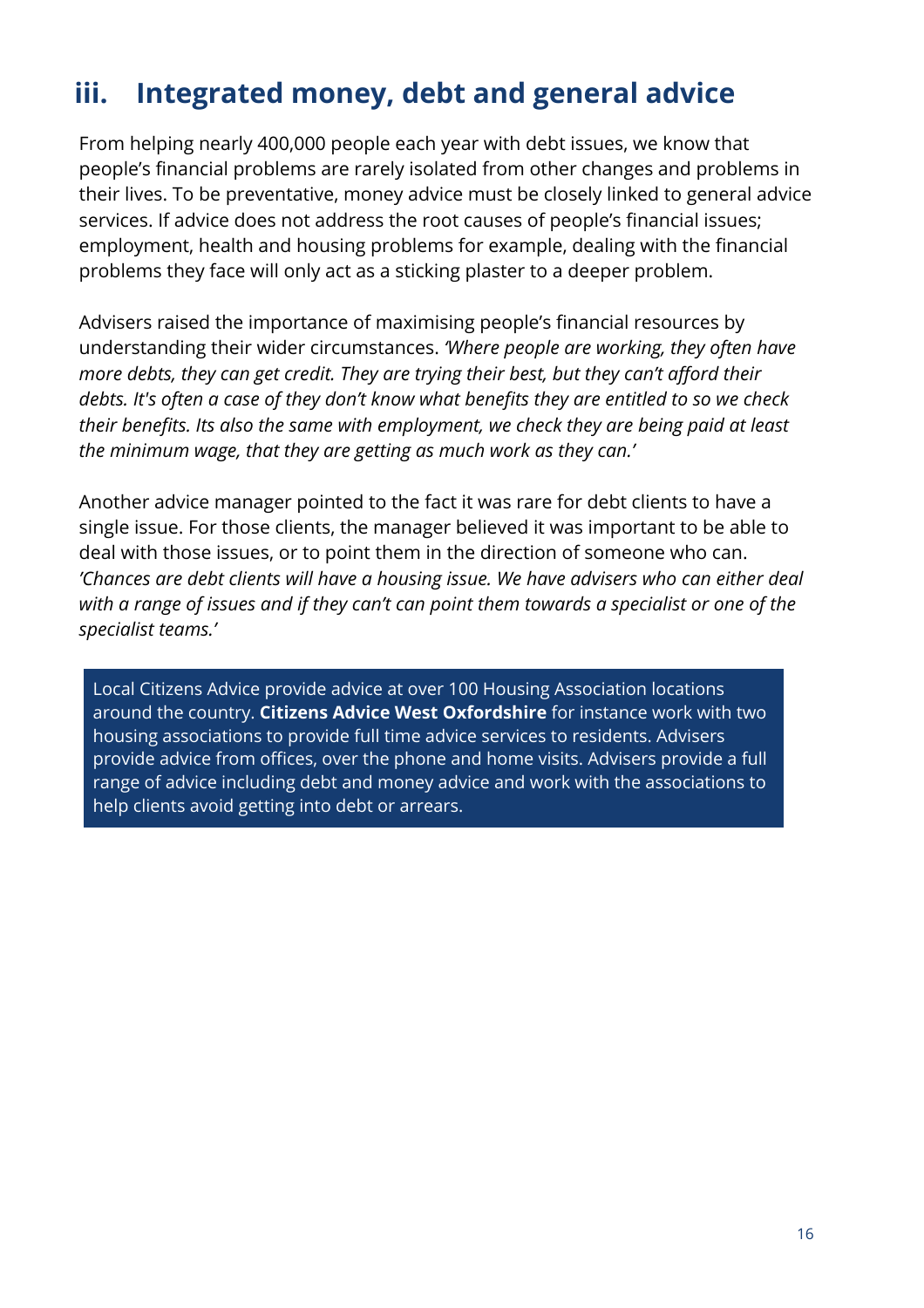## **Recommendation - building a system of preventative money advice**

The insecurity of many people's financial positions, the complexity of the financial decisions they face and a lack of financial capability to make those decisions require a money advice system which is designed and delivered with those individuals at its heart. One crucial way the advice sector can do that is by providing more preventative advice - stepping in to prevent people getting into financial difficulties and helping them maximise their financial resources.

As the government considers how best to support people with money and debt issues they should place prevention of financial difficulties at the heart of any changes. Money advice should proactively target people going through major changes in their lives and respond to unexpected changes in their circumstances.

Offering people advice at key moments in their lives would help people maximise their financial resources, plan for the future and sort out any debts. Crucially, it would also be an opportunity to promote, prompt and facilitate the take up of government support for savers to help people improve their financial resilience and develop a long term savings culture.

A more preventative money advice system, focussed on building financial resilience and early intervention, would help people avoid rather than respond to financial difficulties.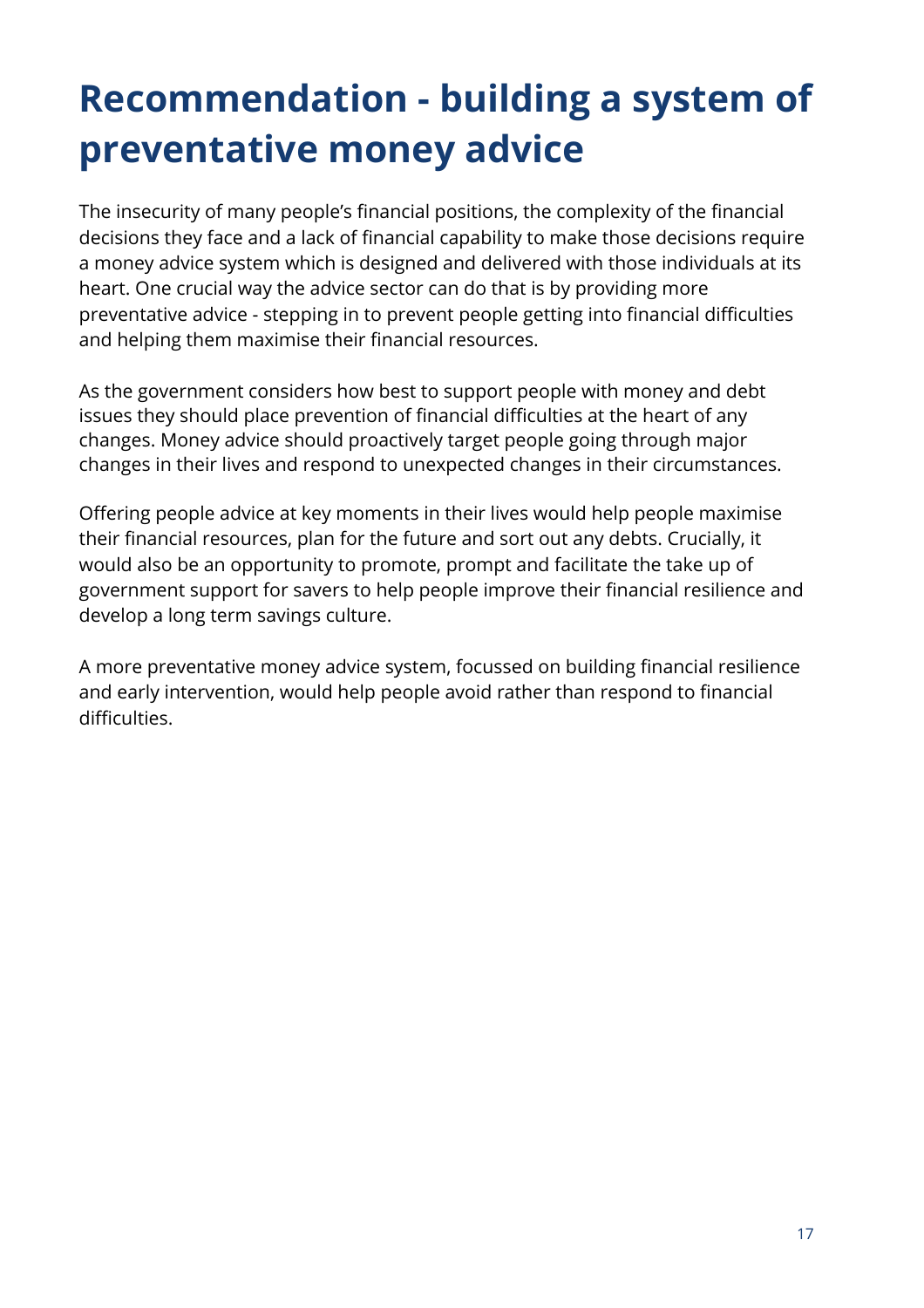## **Appendix - Advice and guidance**

Throughout this report the term 'money advice' is used to describe everything from regulated independent financial advice to general money guidance. Where we refer to free advice or guidance, we mean free to the client.

There are key differences both between types of financial advice and between what constitutes 'advice' and what falls under the more general definition of 'guidance'. 13

Broadly speaking, financial advice is regulated by the Financial Conduct Authority (FCA) and authorised to provide suggestions to consumers of the best financial decisions for them.

Within regulated advice, there is a further key distinction between 'independent' and 'restricted' advisers. Advisers, under the rule of the Retail Distribution Review (RDR) must disclose whether they provide independent or restricted services and independent advisers can provide information on a full range of products and services whereas restricted advisers will only make suggestions from a limited range of financial products. 14

In contrast, 'guidance' is used to refer to the general provision of financial information and does not involve the recommendation of particular products or services. Guidance services are sometimes referred to as 'information only' services to make that distinction clear.

There is also a distinction between public financial guidance - which includes information and guidance funded directly by government or by a levy underwritten by statute - and other financial guidance provided by charities such as as Citizens Advice and other organisations.

<sup>&</sup>lt;sup>13</sup> HM Treasury, (2015) Public financial guidance: consultation

<sup>&</sup>lt;sup>14</sup> Some restricted advisers only offer recommendations on certain firms' products, whereas others only focus on certain areas of advice such as pensions.